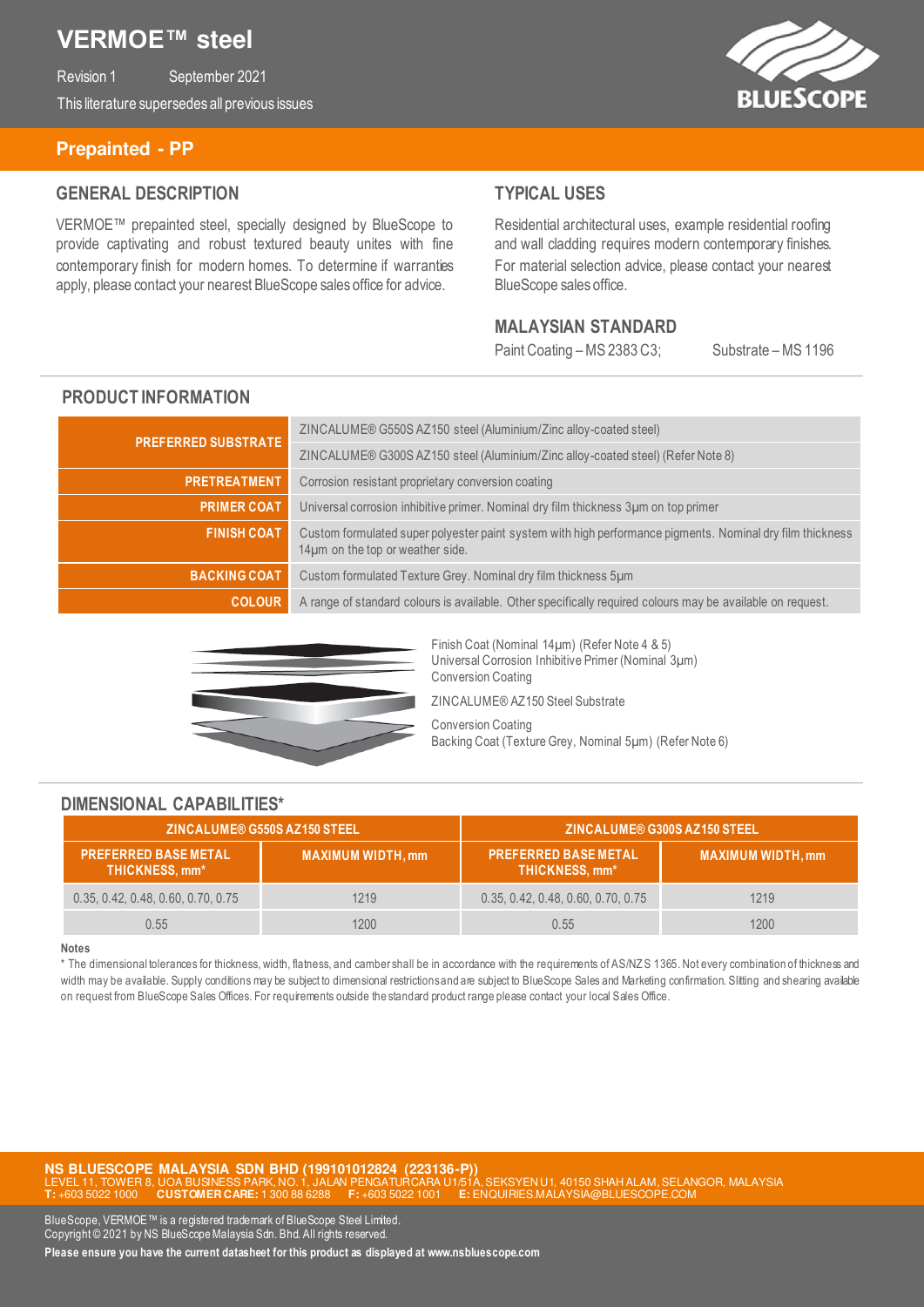# **VERMOE™ steel**

Revision 1 September 2021 This literature supersedes all previous issues



### **Prepainted - PP**

### **EXPECTED PRODUCT SERVICE PERFORMANCE**

The appearance of VERMOE™ steel and other coil-coated products can change over time on exterior weathering not only due to dirt pick-up but also to changes in the paint system itself and resulting in gloss loss and fading of pigmentation. Colour change, which is largely due to changes in pigmentation will depend on the colour shade chosen. It is measured using a spectrophotometer, according to ASTM D2244 on surfaces thoroughly cleaned of dirt, oxidised film and foreign contaminants. The typical appearance changes of standard VERMOE™ steel colours in normal environments after 8 years of service are given in TABLE 1.

#### TABLE 1 – Expected colour change after 8 years in natural well washed exposure (AS/NZS 1580.457.1 & ASTM D2244).

| <b>COLOUR SHADE</b>              | TYPICAL APPEARANCE CHANGE (AE UNITS CIELAB 2000) |  |
|----------------------------------|--------------------------------------------------|--|
| Intermediate (e.g. Thunder Grey) |                                                  |  |
| Dark (e.g. Dazzling Black)       | $\leq 1()$                                       |  |

**Notes**

Refer Note 9 & 10

### **ATTRIBUTES TESTED DURING MANUFACTURE**

| <b>PROPERTY</b>           | <b>TEST &amp; EVALUATION METHOD (S)</b> | <b>RESULTS</b>           |
|---------------------------|-----------------------------------------|--------------------------|
| <b>Specular Gloss</b>     |                                         |                          |
| Specular Gloss (60°meter) | <b>ISO 2813</b>                         | Nominal $7 \pm 3$ units  |
| Adhesion                  |                                         |                          |
| Reverse Impact            | MS 2383 (Annex C)                       | $\geq$ 10 joules         |
| T-bend                    | MS 2383 (Annex D)                       | Maximum 6T. Refer Note 7 |
| <b>Hardness</b>           |                                         |                          |
| Pencil                    | <b>ISO 15184</b>                        | HB or harder             |

### **PRODUCT ATTRIBUTES**

| <b>PROPERTY</b>                       | <b>TEST &amp; EVALUATION METHOD (S)</b>                                                                          | <b>RESULTS</b>                                                                                                                                                                       |
|---------------------------------------|------------------------------------------------------------------------------------------------------------------|--------------------------------------------------------------------------------------------------------------------------------------------------------------------------------------|
| <b>Resistance to Abrasion</b>         |                                                                                                                  |                                                                                                                                                                                      |
| Scratch                               | ISO 1518-1                                                                                                       | Typically 1500g                                                                                                                                                                      |
| <b>Resistance to Humidity</b>         |                                                                                                                  |                                                                                                                                                                                      |
| Cleveland (500 hours)                 | ISO 6270-2; ISO 4628-8 (Undercutting); ISO 2409<br>(Adhesion); ISO 4628-2 (Blisters); ISO 4628-3<br>(Corrosion). | Undercut at scribed lines: $\leq 2$ mm. Loss of<br>adhesion: Rating 0 for cross-cut test.<br>Blistering: Not worse than Rating 3-S2.<br>Corrosion of base metal: Not worse than RiO. |
| <b>Resistance to Corrosion</b>        |                                                                                                                  |                                                                                                                                                                                      |
| Neutral salt spray (500 hours)        | ISO 9227; ISO 4628-8 (Undercutting); ISO 2409<br>(Adhesion); ISO 4628-2 (Blisters); ISO 4628-3<br>(Corrosion).   | Undercut at scribed lines: ≤1mm, Loss of<br>adhesion: Rating 0 for cross-cut test.<br>Blistering: Not worse than Rating 2-S3.<br>Corrosion of base metal: Not worse than RiO.        |
| <b>Resistance to Heat</b>             |                                                                                                                  |                                                                                                                                                                                      |
| Exposure 100°C continuous (500 hours) | ASTM D2244 (Colour)                                                                                              | Colour change $\Delta E$ CIELAB 2000: $\leq$ 3 units                                                                                                                                 |

**NS BLUESCOPE MALAYSIA SDN BHD (199101012824 (223136-P))**<br>LEVEL 11, TOWER 8, UOA BUSINESS PARK, NO. 1, JALAN PENGATURCARA U1/51A, SEKSYEN U1, 40150 SHAH ALAM, SELANGOR, MALAYSIA **T:** +603 5022 1000 **CUSTOMER CARE:** 1 300 88 6288 **F:** +603 5022 1001 **E:** ENQUIRIES.MALAYSIA@BLUESCOPE.COM

BlueScope, VERMOE™ is a registered trademark of BlueScope Steel Limited. Copyright © 2021 by NS BlueScope Malaysia Sdn. Bhd. All rights reserved.

**Please ensure you have the current datasheet for this product as displayed at www.nsbluescope.com**